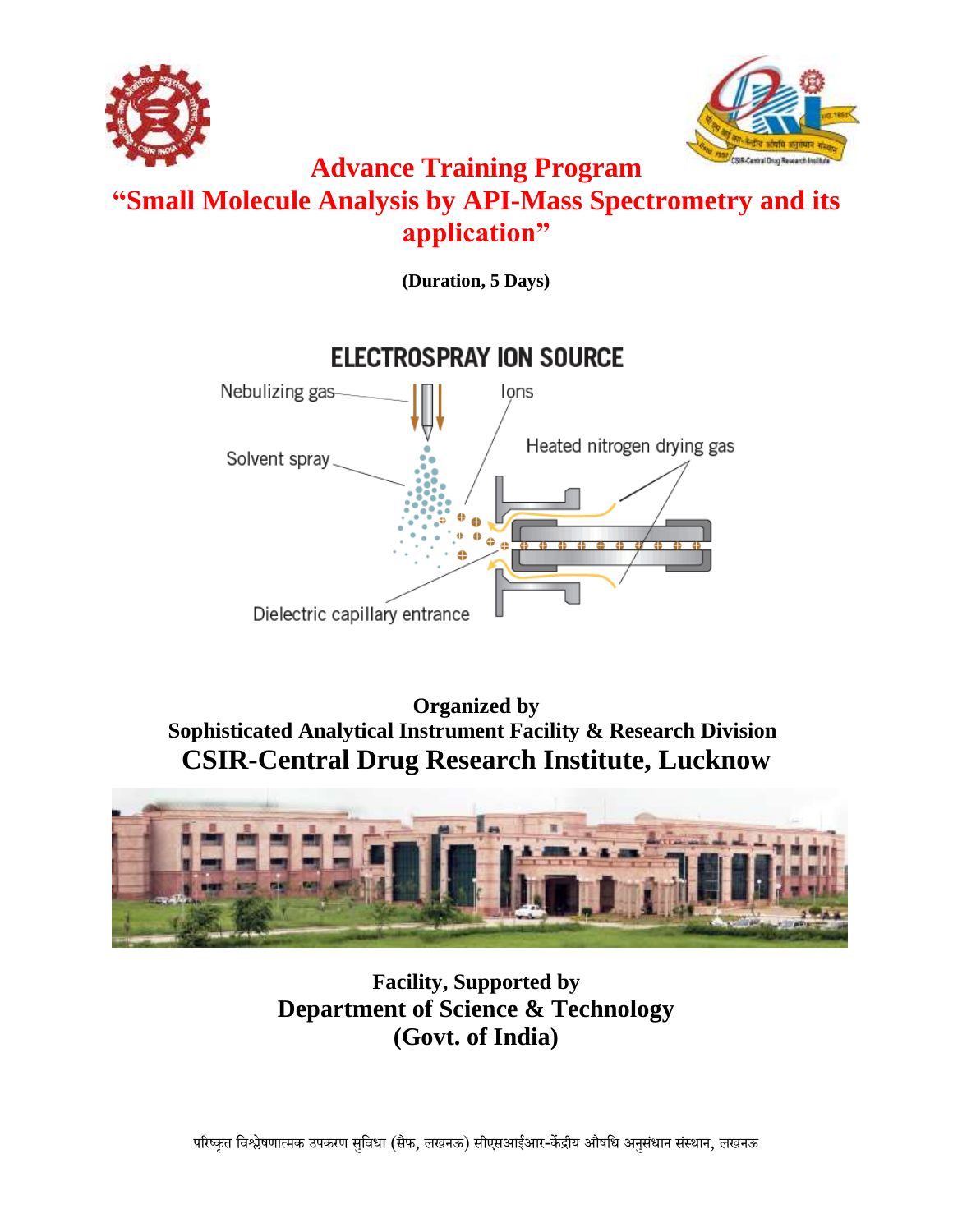# **Objective of training program**

The proposed training program will provide an opportunity to experience the state-of-the-art mass spectrometry (MS) techniques and initiate lively discussion among research scientists, academicians and young researchers to share their knowledge in the frontier areas of chemical sciences and MS data analysis. The beginners will get a chance to familiarize themselves with ESI, APCI techniques and gain confidence by observing their applications and data interpretation as done in real situation. This training will focus on the determination of molecular weight of small molecules using EI, ESI/APCI Mass spectrum. Total number of participants will be maximum three and decided based on their area of interest, pre booked slot between Monday to Friday and availability of accommodation at CSIR-CDRI, Guest House.

# **Topics to be covered**

Basics of Mass Spectrometry Basic Instrumentation of MS Applications of EI-MS, ESI-MS, APCI-MS and their data interpretation. Demonstration on instrument (Lab. session) followed by discussion. Exercise on mass spectrum data analysis. Examination and result discussion.

# **Registration fee**

| <b>Training Fee</b>                | (One Week) |
|------------------------------------|------------|
|                                    | <b>TNR</b> |
| Private Organizations & Industry   | $6000/-$   |
| Academic/Govt. faculty             | $4000/-$   |
| <b>Students/ Research Scholars</b> | $3000/-$   |

# **Venue**

CSIR-Central Drug Research Institute, Jankipuram Extension, Sitapur Road, Lucknow-226031 (U.P.), India.

# **Accommodation & food**

We will try to provide accommodation & food in CDRI GH (if available) on payment as per CSIR rule, (accommodation charges will be paid by trainee/Maximum Rs.300/- per bed per day).

# **Electronic payment by NEFT:**

Name of A/C Holder: Director CDRI, Lucknow Account number: 30269374557 Name of Bank: State Bank of India, Branch: CDRI, IFSC code: SBIN0010174 Place: Lucknow 226031

परिष्कृत विश्लेषणात्मक उपकरण सविधा (सैफ, लखनऊ) सीएसआईआर-केंद्रीय औषधि अनसंधान संस्थान, लखनऊ